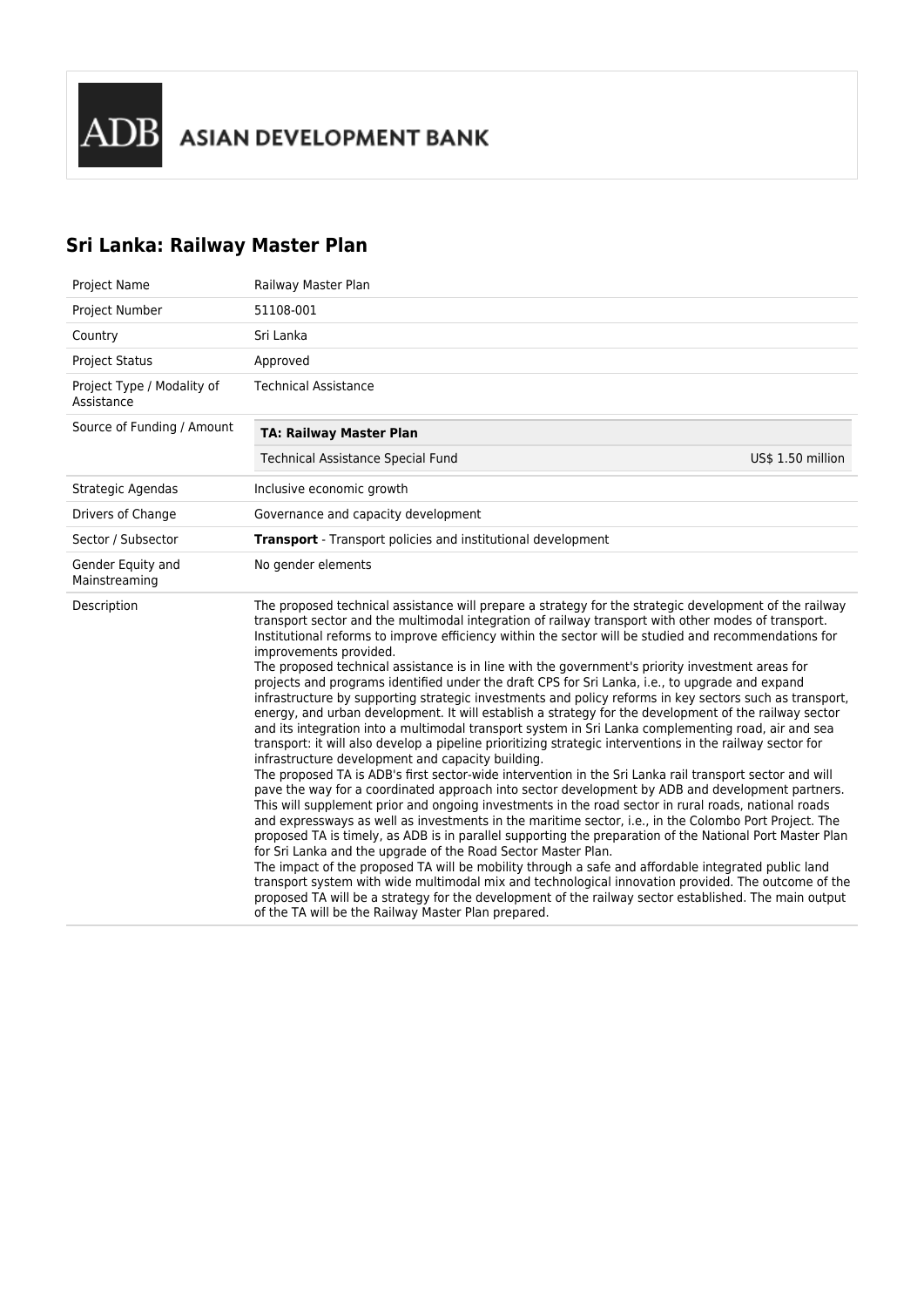Project Rationale and Linkage to Country/Regional **Strategy** 

Transport in Sri Lanka is based mainly on the road network which is centered on the capital and commercial hub Colombo. Road transport accounts for about 93% of the land transport in Sri Lanka. There are 12,000 kilometers (km) of national highways and 152 km of expressways. Buses are the principal mode of public transport. Bus services are provided by the state-run Sri Lanka Transport Board (SLTB) and by privately-run buses. SLTB serves both urban and rural routes, which are often unprofitable. The railway network only handles a small fraction of the country's transport needs. Rail transport in Sri Lanka consists of a heavy-rail intercity network connecting the main cities of all nine provinces in the country with Colombo, and commuter rail services in Colombo and the Western Province. Sri Lanka has four deep-sea ports including Colombo Port, a major transshipment port in South Asia, and two international airports located in Colombo and in Hambantota in the south. Sri Lanka Railway Department under the Ministry of Transport and Civil Aviation, branded as Sri Lanka Railways (SLR), is the owner and primary operator with a history that begins in 1858. At its peak during the first half of the 20th century, it shouldered to over 80% of the total freight transport market, while its share of passenger market was over 35%. Successive governments took steps to develop the railway transportation; but most of the efforts were mainly on running the rail network at basic levels. Wide-spread expansion of the road network, the gradual advancement of road-based motorized transportation, the relative policy neglect of the railway system, and also the bureaucratic and non-commercial nature of the management system contributed to this stagnation, resulting to the weakening performance of SLR. This has led to erosion of its market share: nowadays less than 1% of the freight market and about 5% of the passenger market is catered to by the SLR. Presently, the railway network consists of 1,508 km with 1,676 millimeters broad gauge. SLR operates approximately 396 trains which include 67 long-distance and 16 intercity trains. The railway network centered in Colombo and the Western Province with a population of 5.8 million (29% of the country). Western provincial share of the national gross domestic product (GDP) is around 43% and has recorded the highest per capita income of \$2,922 in 2012. Almost 90% of the railway network of the country is single track, with 126 km of double tracks, 14 km of three tracks and 3 km of four tracks. All multiple lines are located in the Western Province. The suburban network in the Western Province totals around 230 km and carries more than 80% of SLR's passengers. The railway network includes a link to Colombo Port, the main seaport. The Government of Sri Lanka's strategy for the public transport and railway sector outlined in the Public Investment Programme (PIP) 2017-2020 is to meet the present and future passenger and goods transport demand by ensuring quality, safety and affordability with the widest possible mode mix and technological innovations in order to provide mobility requirement. The PIP intends to (i) increase the share of railway passenger transport from 5% in 2015 to 10% by 2020; (ii) increase the share of railway freight transport from 1% to 5% by 2020; and (iii) increase the share of public transport

Impact Mobility through a safe and affordable integrated public land transport system with wide multimodal mix and technological innovation provided.

passenger movement in Sri Lanka from the present level of 58% to 65% by 2020. The government intends to achieve the targets set out in the PIP by improving the railway system in both institutional and management areas, harmonize land use planning with infrastructure development, improve

# **Project Outcome**

Description of Outcome Strategy for the development of the railway sector established

Progress Toward Outcome

#### **Implementation Progress**

Description of Project Outputs **Railway master plan prepared** 

Status of Implementation Progress (Outputs, Activities, and Issues)

multimodal integration, etc.

Geographical Location

### **Summary of Environmental and Social Aspects**

Environmental Aspects

Involuntary Resettlement

Indigenous Peoples

#### **Stakeholder Communication, Participation, and Consultation**

During Project Design

During Project Implementation

## **Business Opportunities**